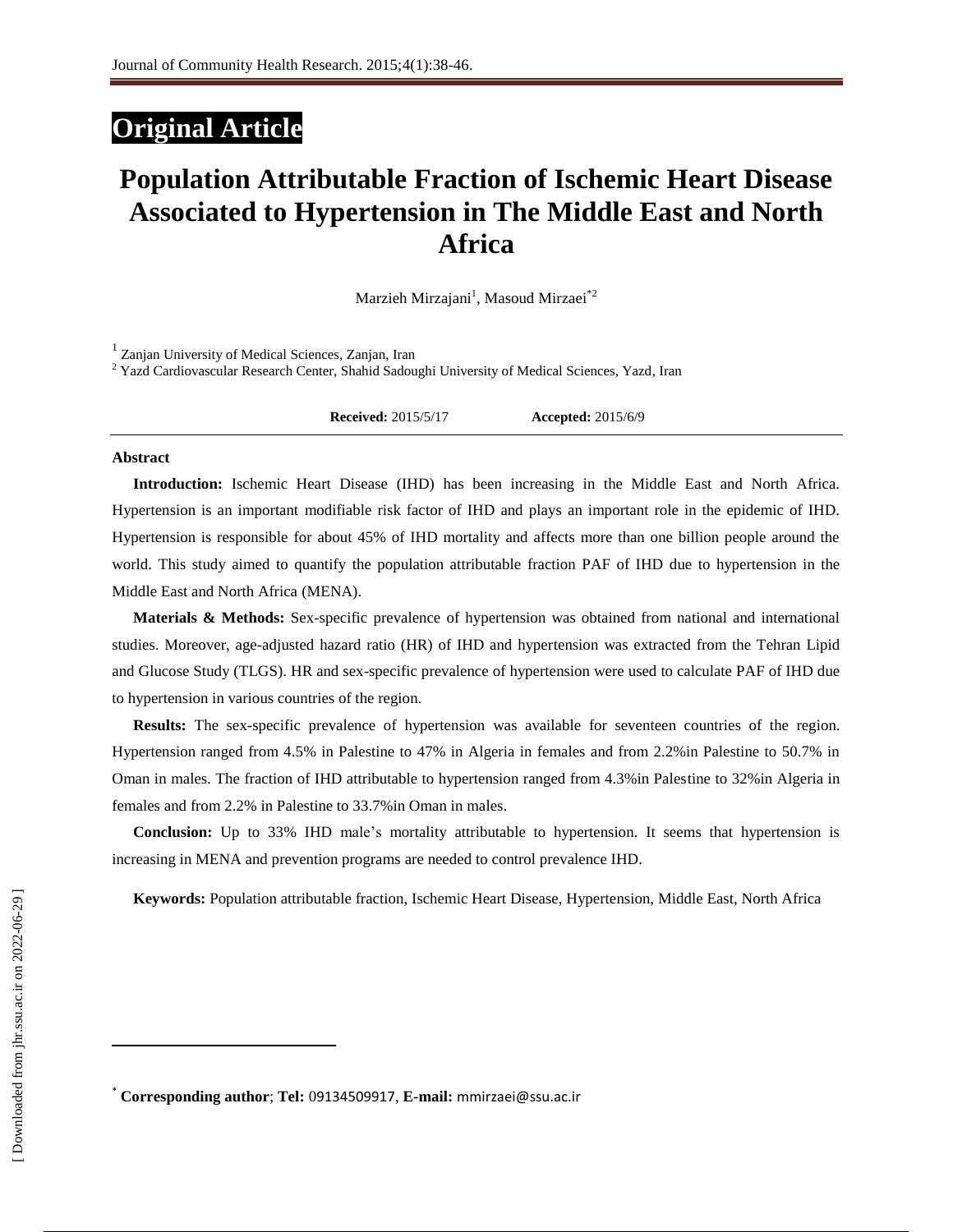### **Introduction**

Ischemic Heart Disease (IHD) is the leading cause of death in developed regions with 1.4 million and developing countries with 5.7 million deaths annually. Age-standardize IHD death rate has decreased in high-income countries over the last five decades (Mirzaei, 2009- Heart). on the other hand urbanization and lifestyle change may increase the number of IHD death in some low and middle income countries  $(1)$ .

Hypertension is a major risk factor of IHD and play an important role in the epidemic of IHD (Taylor Mirzaei 2006)<sup>(1, 2)</sup>. Hypertension or high blood pleasure is one of the important modifiable risk factor that affects cardiovascular disease and cerebrovascular around the world (3- 5) . Hypertension affects 79 million people in the United State and one billion people world wild  $(5)$ . In 2010, high blood pressure was leading 7.0% of global DALYs and also causes 9.4 million death worldwide <sup>(6)</sup> . In 2000, about 1billion people lived with Hypertension which predicted to increase 1.56billion by 2025 $(7)$  In 1999 to 2010 , the prevalence of hypertension was reported 30.5% among men and 28.5% among women  $(8)$ . In 2008, six million people lived with diagnosed hypertension in Canada $^{(9)}$ Of all death, 16.5% is related to hypertension  $(10)$ . Hypertension is responsible for about 45% of IHD and  $51\%$  of stroke mortality  $(11)$  The prevalence of hypertension is lower (35%) in high-income countries compared to other

countries  $(40\%)$ <sup> $(10, 11)$ </sup>. Hypertension and its related cardiovascular diseases cause major global burden of disease and 8.1% of disability adjusted life years (DALYs) related to hypertension and its attributable cardiovascular disease<sup> $(12)$ </sup>. Rising hypertension causes increase in mortality of coronary heart disease among aged 45-65 years old in both sexes  $(13)$ . Control of high blood pressure could prevent About 19% of coronary heart disease in males and 31% of coronary heart disease in females <sup>(14)</sup>.

Little is known about IHD attributed to hypertension in the Middle East. This study was designed to quantify the fraction of IHD related to hypertension in the Middle East by estimation of the population attributable risk (PAFs).

#### **Materials & Methods**

This is a cross sectional study and the aim of study is to calculate PAF of Ischemic Heart Disease due to hypertension.

According to WHO definition: PAF is proportional to reduction in population disease mortality that would occur if exposure to a risk factor was reduced to an alternative ideal exposure scenario<sup>(15)</sup>.

To calculate PAF estimate of sex and agespecific prevalence of hypertension is required. Data on the sex-specific prevalence of hypertension extracted for seventeen countries including Bahrain, Iran, Kuwait, Lebanon, Oman, Palestine, Qatar, Saudi Arabia, Syria,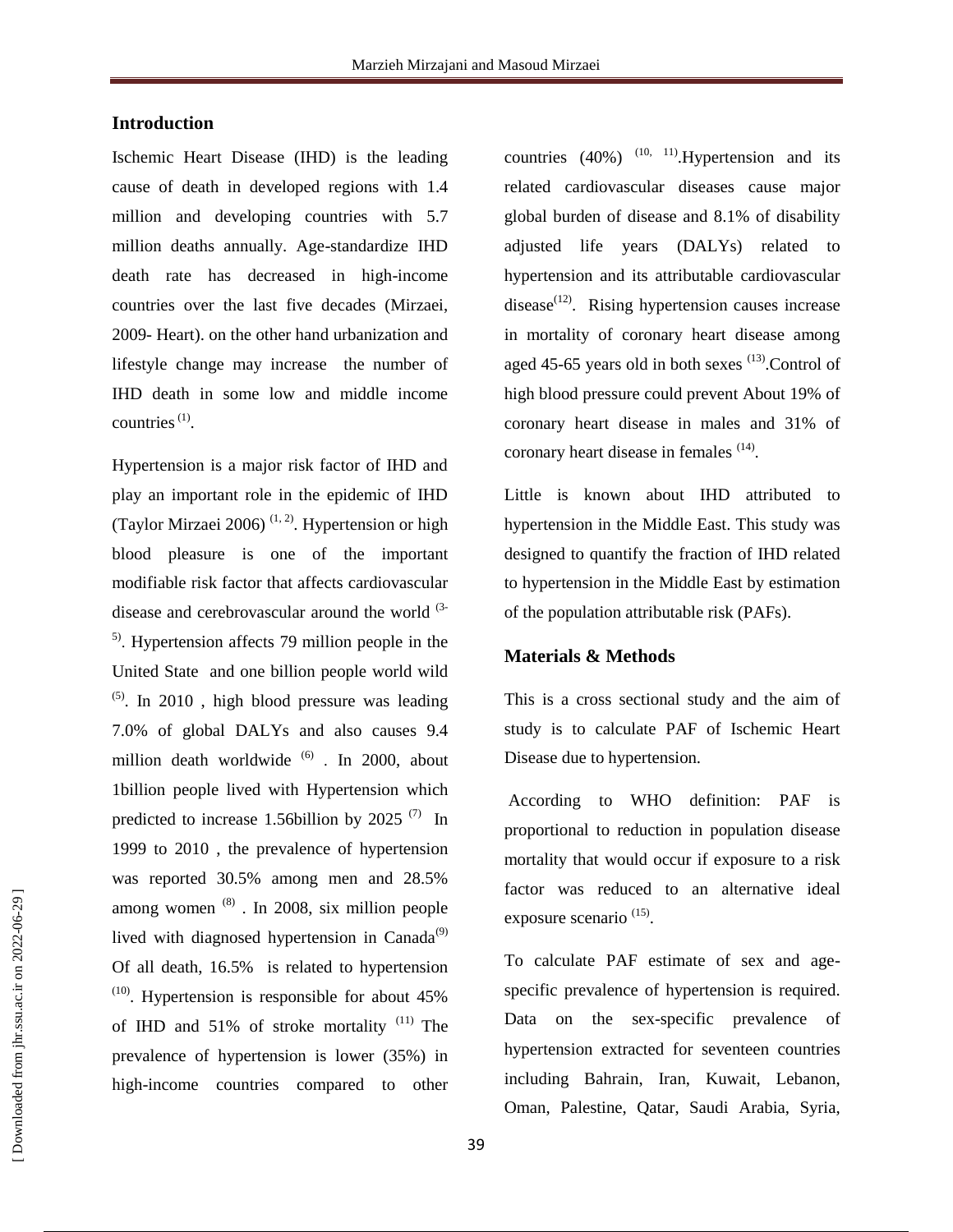Turkey, United Emirates, Yemen, Algeria, Egypt, Libya, Morocco and Tunisia. Moreover, estimate of Hazard Ratio of IHD associated with hypertension is required.

Prevalence: The sex-specific prevalence of hypertension data was gathered separately for each country in Middle East and North Africa by searching in MEDLINE, national surveys and WHO Global Info base. In MEDLINE search, using prevalence, epidemiology, hypertension or blood pressure and name of countries of the region were figured out. The relevant data were extracted from nationally representative hypertension data from WHO or ministries of health databases.

Hypertension was defined as diastolic blood pressure (DBP)>140 and systolic blood pressure (SBP)>90. Also hypertension was clonsideredICD9 codes 401 to 409 and ICD10 codes I10 to I15  $(5)$ .

**Hazard Ratio:** Estimate of hazard ratio of hypertension for fatal IHD was required and obtained from the Tehran Lipid and Glucose Study  $^{(16)}$ . There are few prospective studies on IHD and its risk factors in the MENA region. Tehran Lipid and Glucose Study (TLGS) is one of the largest of its kind in the region and can be

representative of MENA region because the estimates come from the same region. The study divided into two sections, first a cross- sectional study followed by a 10 years cohort study including (about 17,000) people in MENA. The details of the study were published elsewhere (17) .

According to TLGS study, the estimate of hazard ratio with 95% confidence interval for coronary heart disease and hypertension was reported 1.8 (1.4- 2.2) for males and2.1(1.6-2.8) for females<sup>(18)</sup>.

The formula used to calculate PAF (%) was: [100<sup>x</sup>prevalence<sup>x</sup> (HR-1)]/ [100+prevalence<sup>x</sup>  $(HR-1)]^{(19)}$ .

# **Results**

Table1 demonstrate sex-specific prevalence of hypertension in seventeen countries of the MENA region. Data from Iraq and Jordan were not available. For Bahrain and Lebanon, only prevalence of SBP was available and used.

The prevalence of hypertension in MENA were reported from 4.5% in Palestine  $^{(20)}$  to 47% in Algeria<sup>(21)</sup> in females and from 2.2% in Palestine  $(20)$  to 50.7% in Oman  $(22)$  in males (Figure1).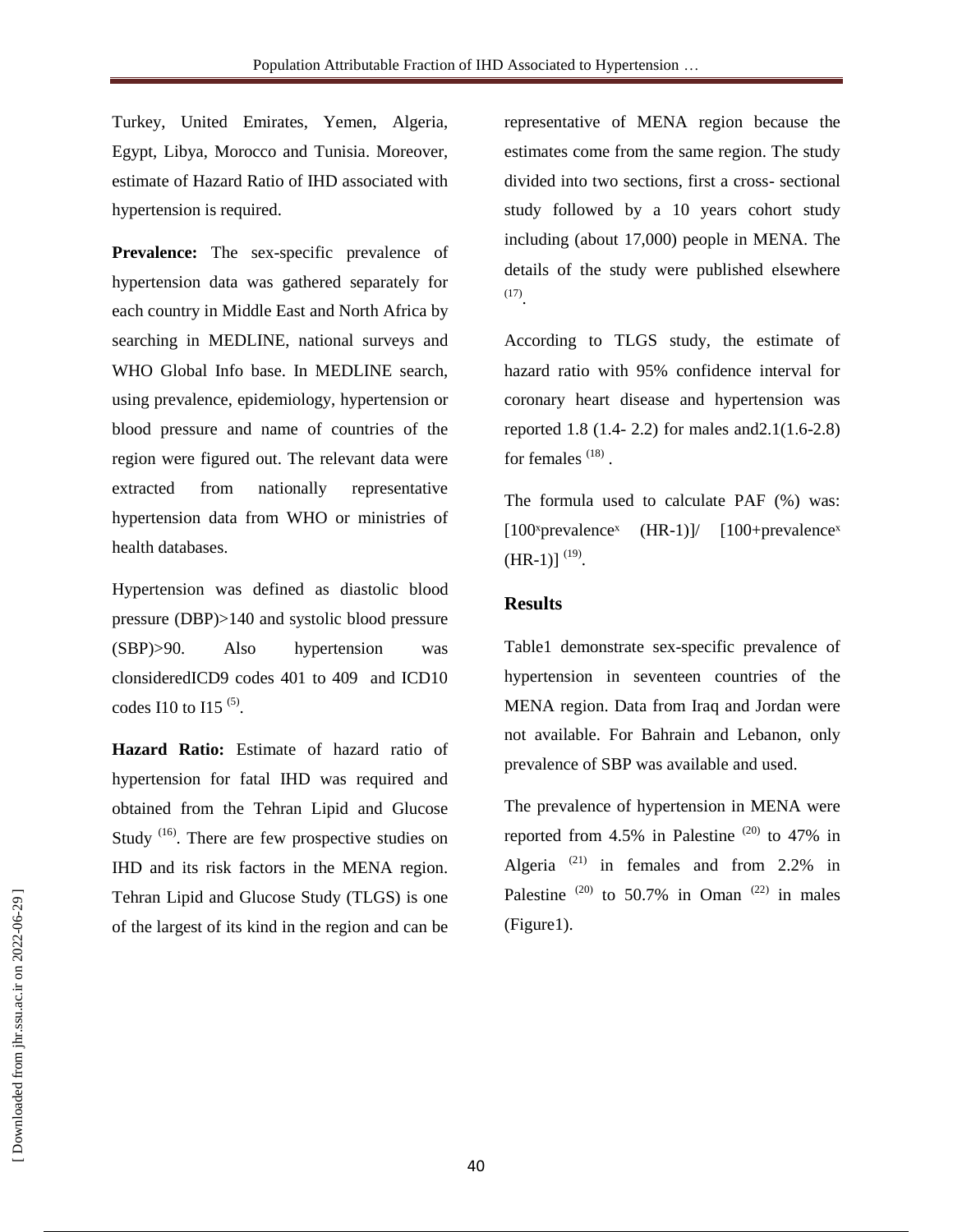| <b>Country</b>                       | Sample size | Age (Years) | Year of          | $%$ p $(male)$ | %p (female) |
|--------------------------------------|-------------|-------------|------------------|----------------|-------------|
|                                      |             |             | publication      |                |             |
| Bahrain <sup>(23)</sup>              | 1137        | $\rm N/A$   | 2014             | 27.5           | 14.3        |
| $\text{Iran}^{(24)}$                 | 4233        | 25-64       | 2009             | 24.7           | 28.6        |
| Kuwait <sup>(25)</sup>               | 3003        | $20+$       | 1996             | 4.7            | 6.5         |
| Lebanon <sup><math>(26)</math></sup> | 5875        | $40+$       | 2012-13          | 23.1           | 13          |
| Oman <sup>(22)</sup>                 | 3370        | $18 +$      | 2012             | 50.7           | 31          |
| Palestine <sup>(20)</sup>            | 1108        | $0 - 65 +$  | 2013             | 2.2            | 4.2         |
| $Qatar^{(27)}$                       | 1208        | $25 - 65$   | 2004             | 32.6           | 31.7        |
| Saudi Arabia <sup>(28)</sup>         | 17230       | 30-70       | 2007             | 28.6           | 23.9        |
| Syria $^{(29)}$                      | 1168        | $25+$       | 2011             | 47.4           | 34.9        |
| Turkey $^{(30)}$                     | 2208        | $20+$       | 200 <sup>9</sup> | 41.6           | 46.1        |
| United Arab Emirates <sup>(31)</sup> | 817         | $20+$       | 2008             | 21.8           | 20          |
| Yemen <sup>(32)</sup>                | 250         | $34+$       | 2008             | 29.3           | 23          |
| Algeria $^{(21)}$                    | 606         | 40-99       | 2007             | 41             | 47          |
| Egypt <sup>(33)</sup>                | N/A         | N/A         | 1999             | 25.7           | 28.9        |
| Liby $a^{(34)}$                      | N/A         | N/A         | 2010             | 45.8           | 35.6        |
| Moreover <sup>(35)</sup>             | N/A         | $20+$       | 2003             | 30.2           | 37          |
| Tunisia <sup>(36)</sup>              | N/A         | $40+$       | 2005             | 48.2           | 38.7        |

| Table1. Sex-specific prevalence of hypertension in seventeen countries of the Middle East and North Africa |
|------------------------------------------------------------------------------------------------------------|
| $(1996 - 2014)$                                                                                            |

Figure2 shows the population attributable fraction (PAF) of IHD due to hypertension for males and females separately, it ranged from 4.3% in Palestine to 32% Algeria among females and from 2.2 %in Palestine to 33.7% in Oman in males.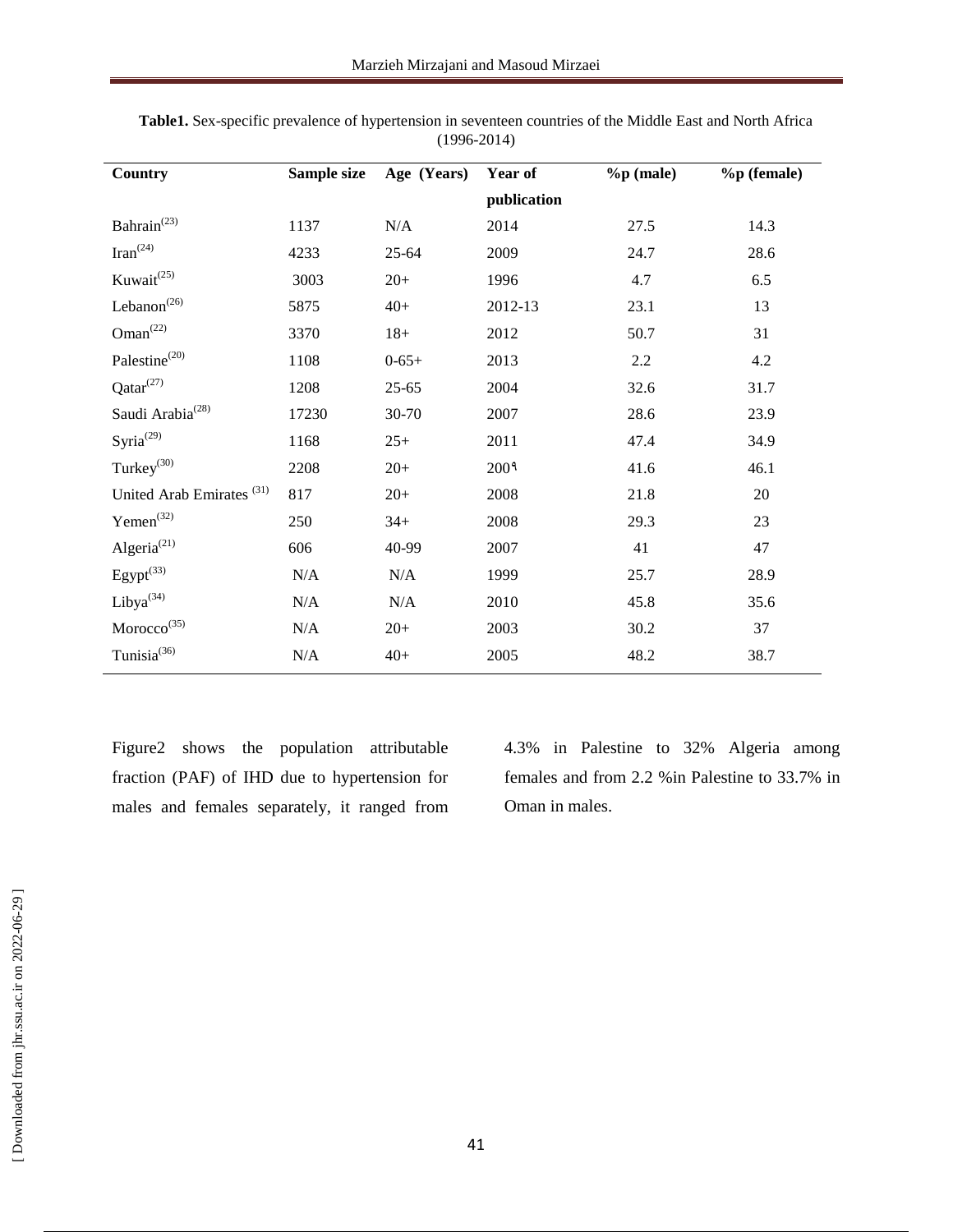

**Figure1:** Prevalence of hypertension in Middle East and North Africa region by sex

**Figure 2:** Population attributable fraction (%) of heart disease caused by hypertension

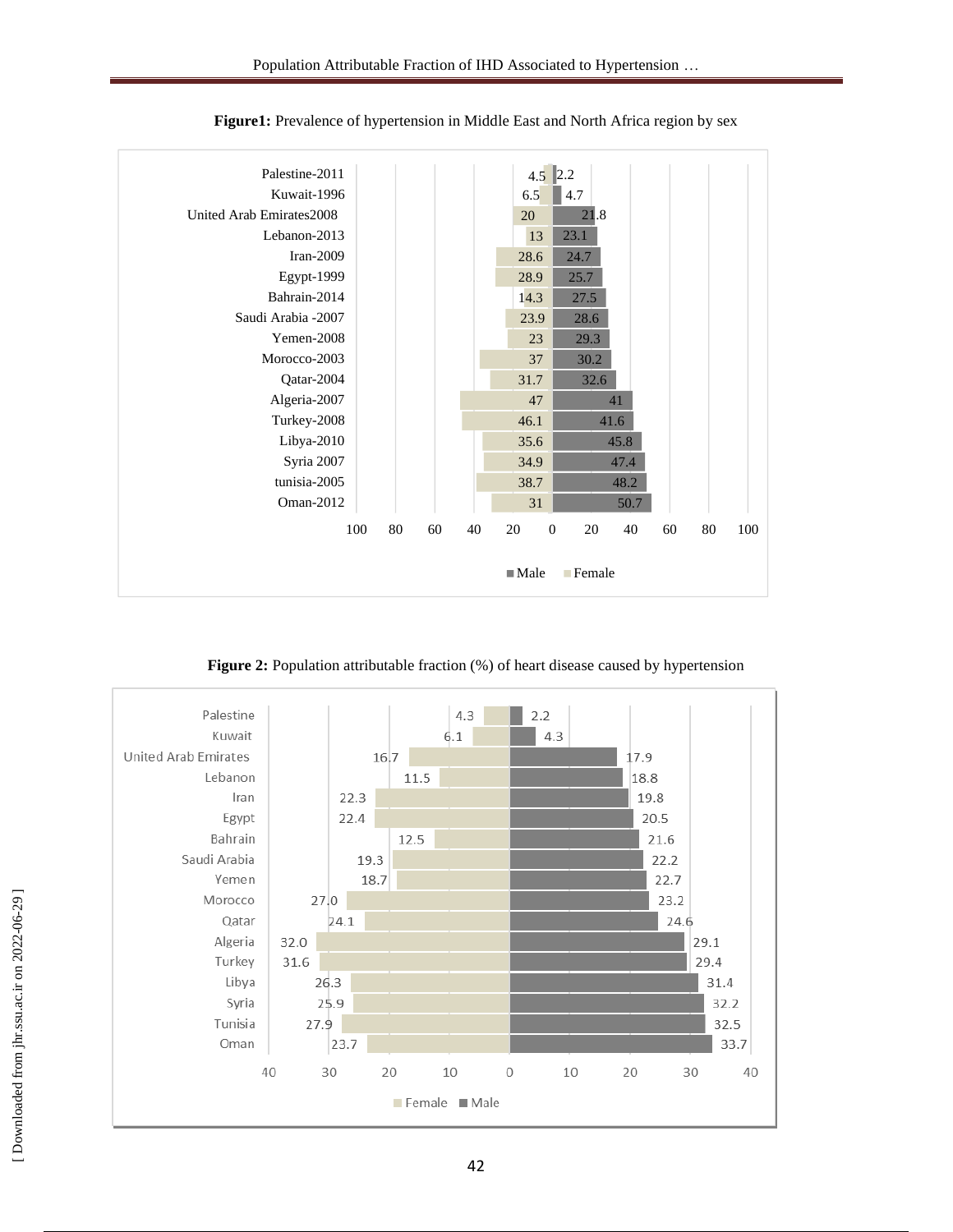### **Discussion**

In the present study, population attributable fraction of IHD associated hypertension was calculated to use as quantities scale to evaluate burden of hypertension.

Approximately up to 33% of PAFs of IHD related to hypertension and PAFs of IHD were higher among males compared to females excluding Iran, Egypt, Algeria and Turkey.

According to Global Burden of Disease studies, the MENA regions had the highest IHD death rate after Eastern Europe and Central Asia and in this region IHD death occurs in younger age groups compared to the other regions <sup>(1).</sup>

In an earlier analysis, Martinuik et al. presented that 66% of cardiovascular diseases are attributable to hypertension in Western Pacific and South-east Asia, the fraction of IHD was 4- 28% in male and 8-39% in female accordingly  $^{(37)}$ . Gaziano et al., reported that about 49% of IHD is attributable to high blood pressure and the PAFs of IHD mortality associated with hypertension was higher (61%) in Europe and central Asia compared to other regions i.e. less than 50%  $(38)$ .

Danaei et al, showed that blood pressure was one of the leading risk factors for mortality and two- thirds (66%) of deaths are attributable to hypertension in US  $^{(39)}$  Grau et al. demonstrated that population attributable fraction of CVD due to hypertension was 37% in Spain<sup>(40).</sup> In Ohasaki study it was reported that 47% of CVD

mortality in middle age and 26% of CVD death in elderly were related to non-optimal blood pressure (41).

In Iran, Morocco, Algeria, Turkey and Egypt PAF of IHD due to hypertension are greater in females. It seems that diagnosis and treatment of hypertension is more common among females than males  $(21)$ . Female's hypertension may also increase by urbanization, stressful life style, changing eating habits, smoking following an increase of the related PAFs in the MENA region.

In the MENA region, up to 30% of IHD can be associated to hypertension. However, the treatment, control, diagnosis, awareness in developing countries is lower than develop countries. The degree of awareness in Egypt was about (20-50%), hypertension control was about (2-15%). Under diagnosis (33%) and undertreatment (76%) in United Arab Emirates, Blood Pressure to level of <140/90mmHg was 8% in Egypt and 5% in China<sup>(33, 42, 43)</sup>.

#### **Limitation**

The first limitation of this study was lake of relevant date in MENA, the prevalence, incidence and mortality of hypertension are underestimate because of low diagnosis, control and treatment of patients and inaccessible health care center and valid statistic of prehypertension and hypertension.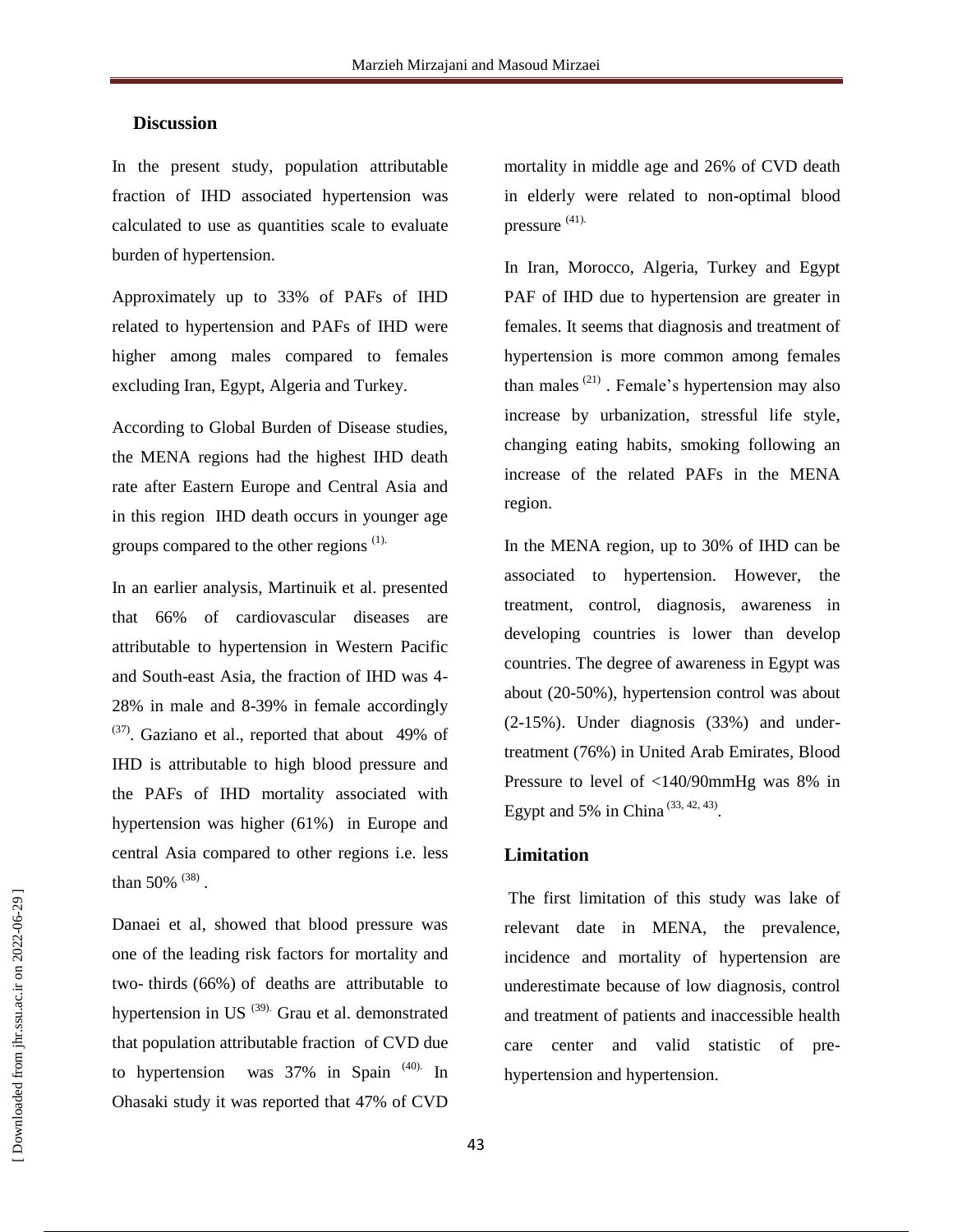The second limitations was use of estimate of hazard ratio from TLGS study since no measure of association from prospective studies were available for other countries of the region.

## **Conclusion**

There is a large variation across the countries of MENA. Different prevention strategies should be considered to control this preventable risk factor. Following to increase prevalence of hypertension and the main role of hypertension

to event IHD, It seems that use of primary and secondary prevention of hypertension impacts to reduction in large proportion of death by IHD and other chronic diseases. However, hypertension prevention policies are used in some countries, but the best way to reduce PAF of IHD associated with high blood pressure is implementation of national and international hypertension control protocols and following them.

# **References**

- 1. Moran AE, Forouzanfar MH, Roth G, et al. Temporal Trends in Ischemic Heart Disease Mortality in 21 World Regions, 1980-2010: The Global Burden of Disease 2010 Study. Circulation. 2014:CIRCULATIONAHA. 113.004042.
- 2. Yusuf S, Reddy S, Ôunpuu S, et al. Global burden of cardiovascular diseases part I: general considerations, the epidemiologic transition, risk factors, and impact of urbanization. Circulation. 2001;104(22):2746-53.
- 3. Santulli G. Epidemiology of cardiovascular disease in the 21st century: updated numbers and updated facts. Journal of Cardiovascular Disease (JCvD). 2013;1(1):1-2.
- 4. Daugherty SL, Powers JD, Magid DJ, et al. Incidence and prognosis of resistant hypertension in hypertensive patients. Circulation. 2012;125(13):1635-42.
- 5. Go AS, Bauman MA, King SMC, et al. An effective approach to high blood pressure control: a science advisory from the American Heart Association, the American College of Cardiology, and the Centers for Disease Control and Prevention. Journal of the American College of Cardiology. 2014;63(12):1230-8.
- 6. Lim SS, Vos T, Flaxman AD, et al. A comparative risk assessment of burden of disease and injury attributable to 67 risk factors and risk factor clusters in 21 regions, 1990–2010: a systematic analysis for the Global Burden of Disease Study 2010. The lancet. 2013;380(9859):2224-60.
- 7. Joffres M, Falaschetti E, Gillespie C, et al. Hypertension prevalence, awareness, treatment and control in national surveys from England, the USA and Canada, and correlation with stroke and ischaemic heart disease mortality: a cross-sectional study. BMJ open. 2013;3(8):e003423.
- 8. Guo F, He D, Zhang W, et al. Trends in prevalence, awareness, management, and control of hypertension among United States adults, 1999 to 2010. Journal of the American College of Cardiology. 2012;60(7):599-606.
- 9. Robitaille C, Dai S, Waters C, et al. Diagnosed hypertension in Canada: incidence, prevalence and associated mortality. Canadian Medical Association Journal. 2012;184(1):E49-E56.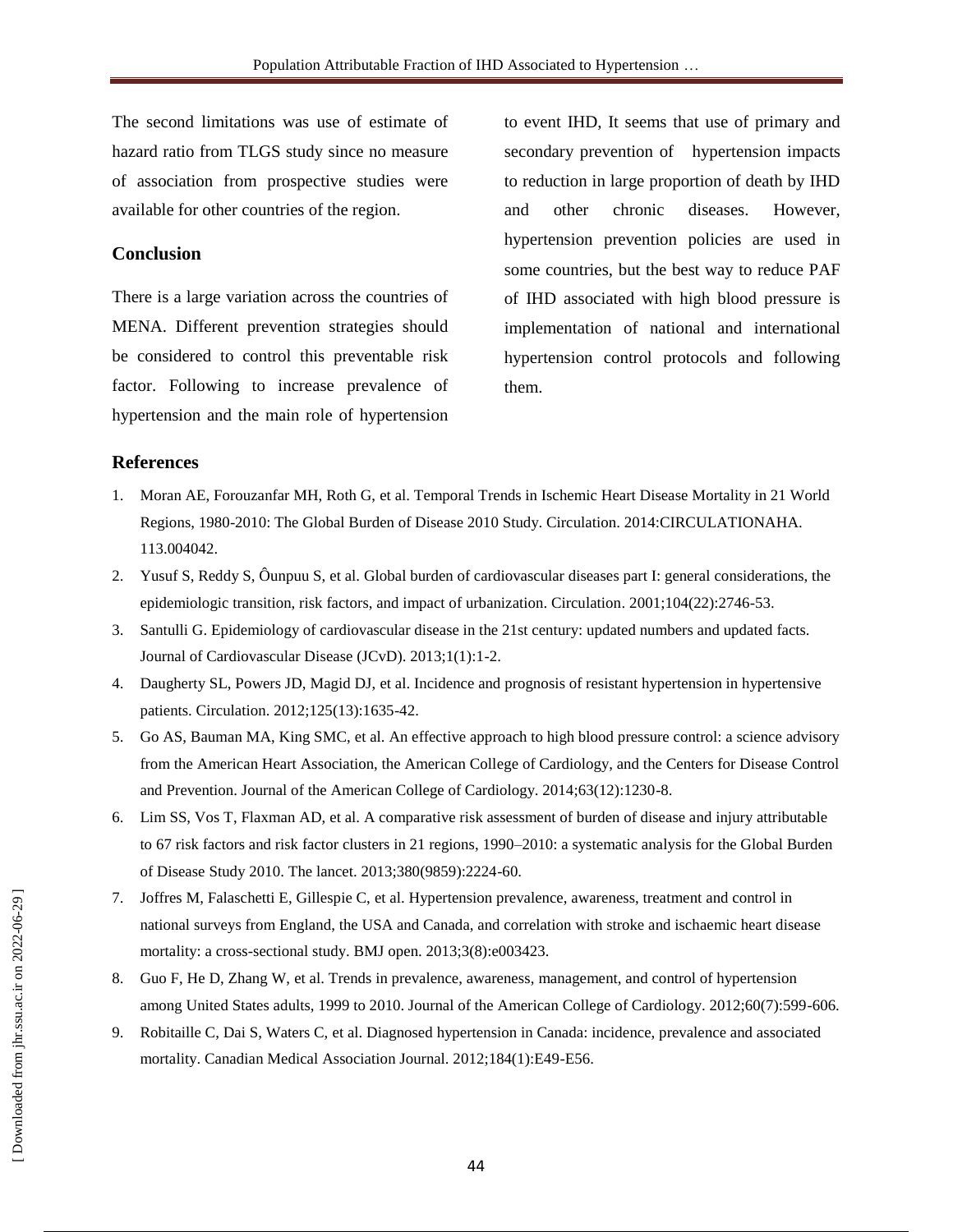- 10. Basu S, Millett C. Social Epidemiology of Hypertension in Middle-Income Countries Determinants of Prevalence, Diagnosis, Treatment, and Control in the WHO SAGE Study. Hypertension. 2013;62(1):18-26.
- 11. a global brief on hypertension [Internet]. 2013. Available from: [http://www.who.int/cardiovascular\\_diseases/publications/global\\_brief\\_hypertension/en/.](http://www.who.int/cardiovascular_diseases/publications/global_brief_hypertension/en/)
- 12. Mittal BV, Singh AK. Hypertension in the developing world: challenges and opportunities. American Journal of Kidney Diseases. 2010;55(3):590-8.
- 13. Antikainen R, Jousilahti P, Tuomilehto J. Systolic blood pressure, isolated systolic hypertension and risk of coronary heart disease, strokes, cardiovascular disease and all-cause mortality in the middle-aged population. Journal of hypertension. 1998;16(5):577-83.
- 14. Wong ND, Thakral G, Franklin SS, et al. Prevention and rehabilitation: preventing heart disease by controlling hypertension: impact of hypertensive subtype, stage, age, and sex. American Heart Journal. 2003;145(5):888-5.
- 15. Metrics: Population Attributable Fraction (PAF) [Internet]. Available from: [http://www.who.int/healthinfo/global\\_burden\\_disease/metrics\\_paf/en.](http://www.who.int/healthinfo/global_burden_disease/metrics_paf/en)
- 16. Hadaegh F, Mohebi R, Cheraghi L, et al. Do Different Metabolic Syndrome Definitions Predict Cerebrovascular Events and Coronary Heart Disease Independent of Their Components? 9 Years Follow-Up of the Tehran Lipid and Glucose Study. Stroke. 2012;43(6):1669-71.
- 17. Azizi F, Rahmani M, Madjid M, et al. Target introduction of practical methods and structure of TLGS ,Tehran Lipid and Glucose Study (TLGS): rationale and design. Iran Journal Endoc and Met. 2000;2:77-86.
- 18. Khalili D, Sheikholeslami FH, Bakhtiyari M, et al. The Incidence of Coronary Heart Disease and the Population Attributable Fraction of Its Risk Factors in Tehran: A 10-Year Population-Based Cohort Study. PloS one. 2014;9(8):e105804.
- 19. Woodward M. Epidemiology: study design and data analysis: CRC Press; 2013.
- 20. Abukhdeir H, Caplan L, Reese L, et al. Factors affecting the prevalence of chronic diseases in Palestinian people: an analysis of data from the Palestinian Central Bureau of Statistics. Eastern Mediterranean Health Journal. 2013;19(4).
- 21. Temmar M, Labat C, Benkhedda S, et al. Prevalence and determinants of hypertension in the Algerian Sahara. Journal of Hypertension. 2007;25(11):2218-26.
- 22. Al Riyami A, Elaty MA, Morsi M, et al. Oman world health survey: Part 1—Methodology, sociodemographic profile and epidemiology of non-communicable diseases in Oman. Oman Medical Journal. 2012;27(5):425-43.
- 23. AL-Nooh AA, Abdulabbas Abdulla Alajmi A, Wood D. The Prevalence of Cardiovascular Disease Risk Factors among Employees in the Kingdom of Bahrain between October 2010 and March 2011: A Cross-Sectional Study from a Workplace Health Campaign. Cardiology Research and Practice. 2014;2014.
- 24. Esteghamati A, Meysamie A, Khalilzadeh O, et al. Third national Surveillance of Risk Factors of Non-Communicable Diseases (SuRFNCD-2007) in Iran: methods and results on prevalence of diabetes, hypertension, obesity, central obesity, and dyslipidemia. BMC Public Health. 2009;9(1):167.
- 25. Abdella N, Al Arouj M, Al Nakhi A, et al. Non-insulin-dependent diabetes in Kuwait: prevalence rates and associated risk factors. Diabetes research and clinical practice. 1998;42(3):187-96.